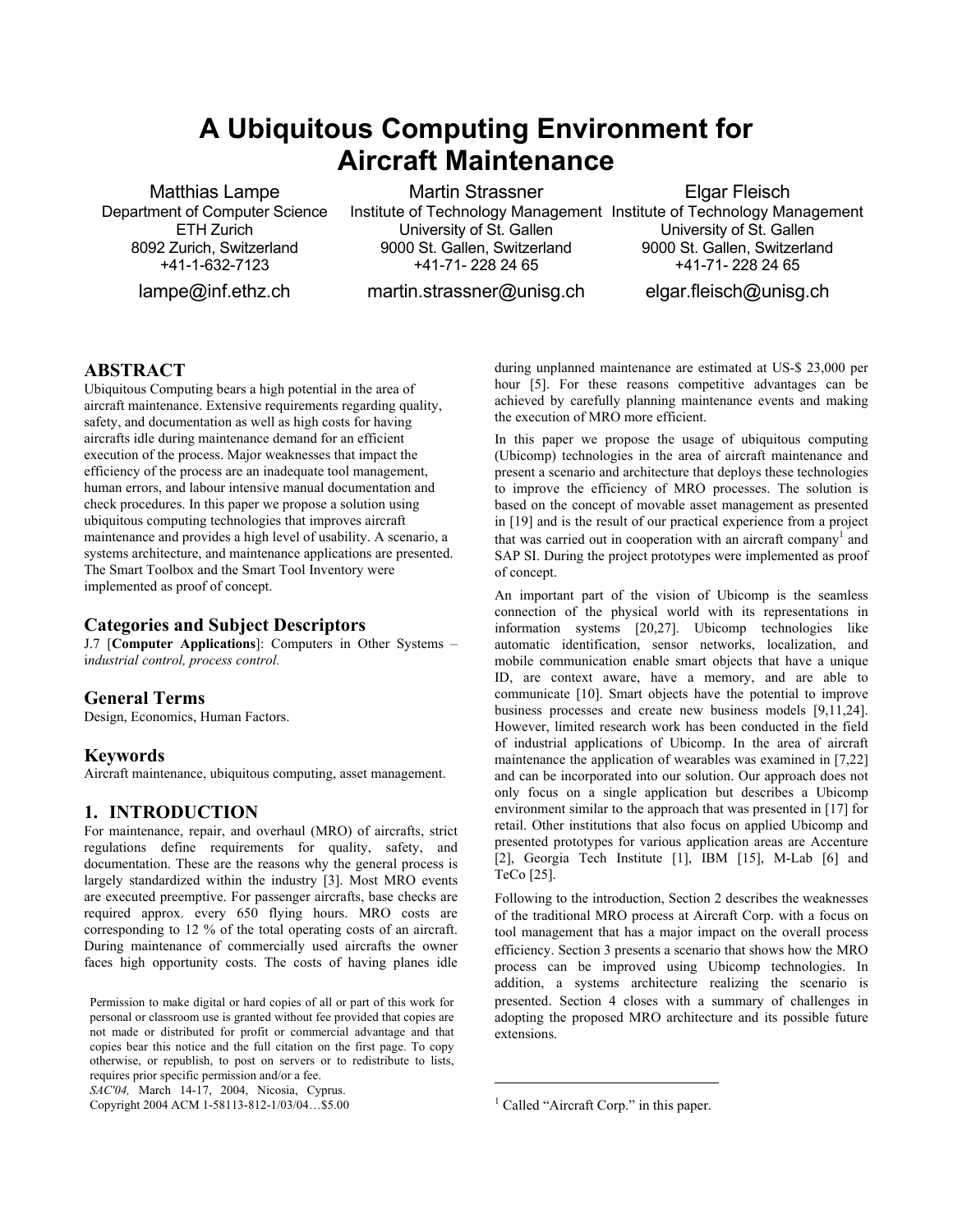# **2. THE MRO PROCESS**

All MRO events are carried out in an aircraft hangar where several mechanics work together on one airplane. Each mechanic has his personal toolbox including a set of typically used tools. Additional tools can be checked out from a central tool inventory. The Maintenance Review Boards (MRBs) of the manufacturers that describe maintenance procedures for different parts can be found in the handbook library. All documentation that is recorded during MRO are stored on a central desktop either in paper or in electronic form using a personal computer. Special shelves are used to store dismantled, repaired, and spare parts (see Figure 1).



**Figure 1. The traditional aircraft MRO environment** 

The MRO process comprises the following main steps:

- *Customer order and planning.* A MRO event is initiated with the customer order. At an agreed date the plane is brought to the hangar and the relevant documents (logbooks) are handed over to the service center. The logbooks contain information about flying hours, operating hours, starts and landings, condition of the plane and its parts as well as complaints. Based on this information the MRO tasks are planned. Some of these data were recorded automatically (e.g. flying hours), others were recorded by the pilots or owners of the plane (e.g. starts and landings, complaints) or during the last MRO. This holds the potential of inaccuracy (e.g. valuations) or human errors. The planning is recorded in the Maintenance Planning Document (MPD) that describes the MRO tasks and for each task the necessary activities.
- *Procurement of parts and tools.* Based on the MPD, the necessary parts and tools are determined. Missing parts can be ordered from the procurement center by using the Illustrated Parts Catalogue (IPC). Special tools can be checked out from a central tool inventory. Missing spare parts, long delivery times for parts, or misplaced tools can delay the MRO process.
- *Carry out MRO actions.* The MRO activities are carried out according to the MPD. Some failures are only discovered in this step, which makes it necessary to complete the MPD and procure additional spare parts or tools. The mechanics use a PC to record all activities they carry out in the discrepancies report (ROD). For each activity the mechanics identify all parts that are subject to inspection, replacement, or repair by

its serial number and describe the status of the part. The duration of the task is documented as well. The correct inspection procedures for the parts need to be looked up in the MRBs that are only available in printed form. This task is very time consuming and it is assumed that sometimes the mechanics forget it.

• *Control and delivery.* Once the MRO is completed, an inspector checks the result. The inspector fills up an "Aircraft Certificate of Release to Service and Maintenance Statement" that describes all checks that were carried out, the repairs that were done, and the parts that were replaced. Finally, the plane is delivered to the customer.

Major weaknesses have been identified that can delay the delivery or have an impact on the quality of the result: It is estimated that mechanics spend 15-20 % of their time with searching for tools or documentation [21]. Doing documentation manually is cumbersome and holds the potential for human errors. Incorrect documentation can cause problems during planning of following maintenance events. Forgotten checks of the MRBs can also lead to errors that can affect the safety of the airplane. In the following section, the weaknesses in tool management that have a major impact on the efficiency of MRO are analyzed in more detail.

# **2.1 Tool Management**

Tools are stored in the tool inventory or in the personal toolboxes of the mechanics. Each mechanic is personally liable for the tools in his toolbox; for example in case of loss he needs to pay for the tools. The mechanic is also liable for any damage that is caused by a tool that was forgotten in an airplane. Since regulations state after which period a tool has to be exchanged or maintained, all tools must be uniquely identifiable. The following labour intensive and cumbersome tasks could be identified:

- *Marking*. Tools in a new toolbox are marked with the identification number of the toolbox. This task is done manually and can take up to two days. Since the markings often fade they need to be redone at least every two years.
- *Routine completeness check*. After each maintenance task, the mechanic is required to check the completeness and correctness of the toolbox. This means the mechanic has to check whether all tools are in the box and no tools were exchanged with colleagues. Therefore he needs to check the IDs on the tools.
- *Base completeness check*. Once a week each mechanic has to perform a cross check of his toolbox together with a colleague. This procedure can take several hours. Both completeness and correctness of all tools has to be checked. A tool list acts as a written protocol to facilitate the check and needs to be signed after completion.
- *Lookup*. If a tool is missing after a maintenance task, the aircraft in question needs to be checked until the tool is found. This can lead to a delayed delivery of the aircraft.

The tools in the tool inventory are stored in automated shelves and a service operator is taking requests for tools from mechanics. Every mechanic can have up to 10 tools checked out at the same time. To ensure this limit, a tool is handed out to a mechanic in exchange for a metal token that has the personal identification number of the mechanic inscribed. The operator carries out the following three tasks: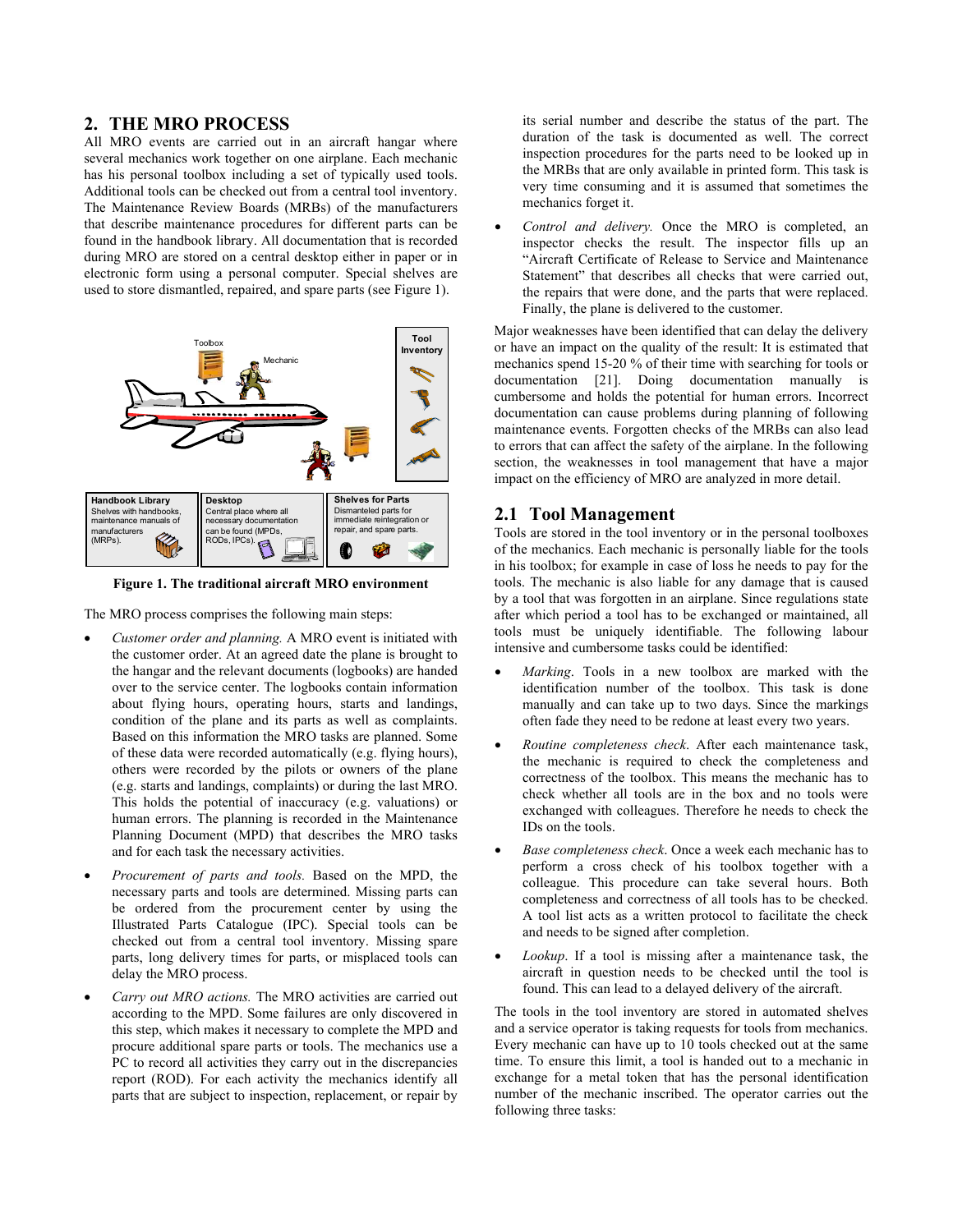- *Checkout*. If a mechanic requests a tool that is not available, the operator can identify the mechanic who has checked out the tool by the identification number of the metal token, which is in the shelf position of the tool. If the tool is available, it is handed over to the mechanic in exchange for a metal token.
- *Return*. In exchange for the returned tools, the mechanic gets his metal tokens back. The service operator receives the tool and puts it back to the respective shelf position. Often tools are returned late and are not available to other mechanics since there is no accessible information about the tools that mechanics have checked out.
- *Lookup*. Sometimes mechanics need to know what tools they have checked out. In this case the service operator must search for the tokens of the mechanic on all shelves. This is a labor-intensive task.

The weaknesses in these tasks are based on missing documentation of checkouts and human errors. This leads to searching for tools that are checked out, misplaced tokens, exchanged tools, forgotten completeness checks and time consuming tool marking. If searching for a missing tool after MRO delays the delivery of the aircraft, this may results in costly penalties. As no data is available about tool usage, maintenance of tools is only be done based on manual inspection. Sometimes problems are only discovered during usage, causing safety risks and delays. To ensure that enough tools are available, costly safety stocks are kept. Stocks could be reduced based on usage statistics and by ensuring that mechanics return tools as soon as possible to the tool inventory.

#### **3. A UBICOMP SOLUTION TO MRO**

We propose the following solution architecture using Ubicomp technologies to improve the efficiency of the MRO processes and present two Ubicomp tool management applications which were implemented as part of the project: A demonstrator illustrating the concept of the Smart Toolbox and a prototype application of the Smart Tool Inventory. To give an idea about the benefits of the solution, a scenario describing the improved MRO processes from a mechanic's point of view is presented.

#### **3.1 Architecture**

As shown in Figure 2, in the digital world, the envisioned Ubicomp aircraft MRO architecture consists of three layers that access the central tool, mechanic, and storage data: the Ubicomp Infrastructure, the Enterprise Resource Planning (ERP) Systems, and the MRO applications, which are described below. In the physical world, tools and parts are tagged using Auto-ID technologies such as Radio Frequency Identification (RFID), which is one of the major technologies that are frequently discussed in the area of Ubicomp [26]. This allows applications to reach out into the physical world and seamlessly integrate into the MRO processes.

#### *3.1.1 Smart Objects and Devices*

Objects in the real world such as toolboxes, tools, and parts become smart [14] since they can be identified, may have sensors, store information about themselves, and are able to communicate. For example, the smart toolbox is able to sense its content and communicate its state to the mechanic, or tools are able to notify the mechanic about upcoming maintenance. The smartness is achieved by computation and sensing capabilities on the object, which in the simplest case can be an electronic identifier, and knowledge about the object in the Ubicomp infrastructure.



**Figure 2. Envisioned aircraft MRO architecture** 

To integrate the mechanic into the Ubicomp MRO environment, he carries his PD. This allows him to communicate with the smart objects, access data from the information repositories such as the handbooks of the tool manufacturer, automatically compile reports, and enables the Ubicomp infrastructure to notify him about any exceptional events or requests as illustrated in the scenario in Section 3.2. The PD could be any device that fulfills the following requirements: (a) the PD must have a wireless connection to the Ubicomp infrastructure, (b) it requires a certain amount of computational capabilities to autonomously execute application, (c) it needs a user interface that allows communicating or displaying information to the mechanic and receive information from the mechanic, (d) a device capable of identifying or communicating with the smart objects has to be included, and (e) the usability of the PD has to be optimized to unobtrusively integrate into the MRO tasks, which includes issues such as size, weight, or power consumption. For example, the PD could be a personal digital assistant equipped with speech recognition, Auto-ID, and wireless communication technology or a wearable device such as a headgear using augmented reality technologies.

#### *3.1.2 Ubicomp Infrastructure*

The *Ubicomp infrastructure* is the core of the solution architecture that enables the integration of the digital and the physical world. It provides several services to applications using the infrastructure including (a) identification of smart objects and mechanics, (b) tracking, and (c) localization of smart objects, and (d) notification of mechanics through their PD. To enable these services, a wireless communication infrastructure is necessary such as Wireless LAN (WLAN). In addition, Auto-ID sensors in the physical environment are required, which could be implemented using RFID technology by attaching tags to tools and parts to be able to identify them. With an infrastructure of reading devices in place they can be tracked and localized. The state of the smart objects is stored in the Ubicomp infrastructure and propagated to the Asset Management System if required. The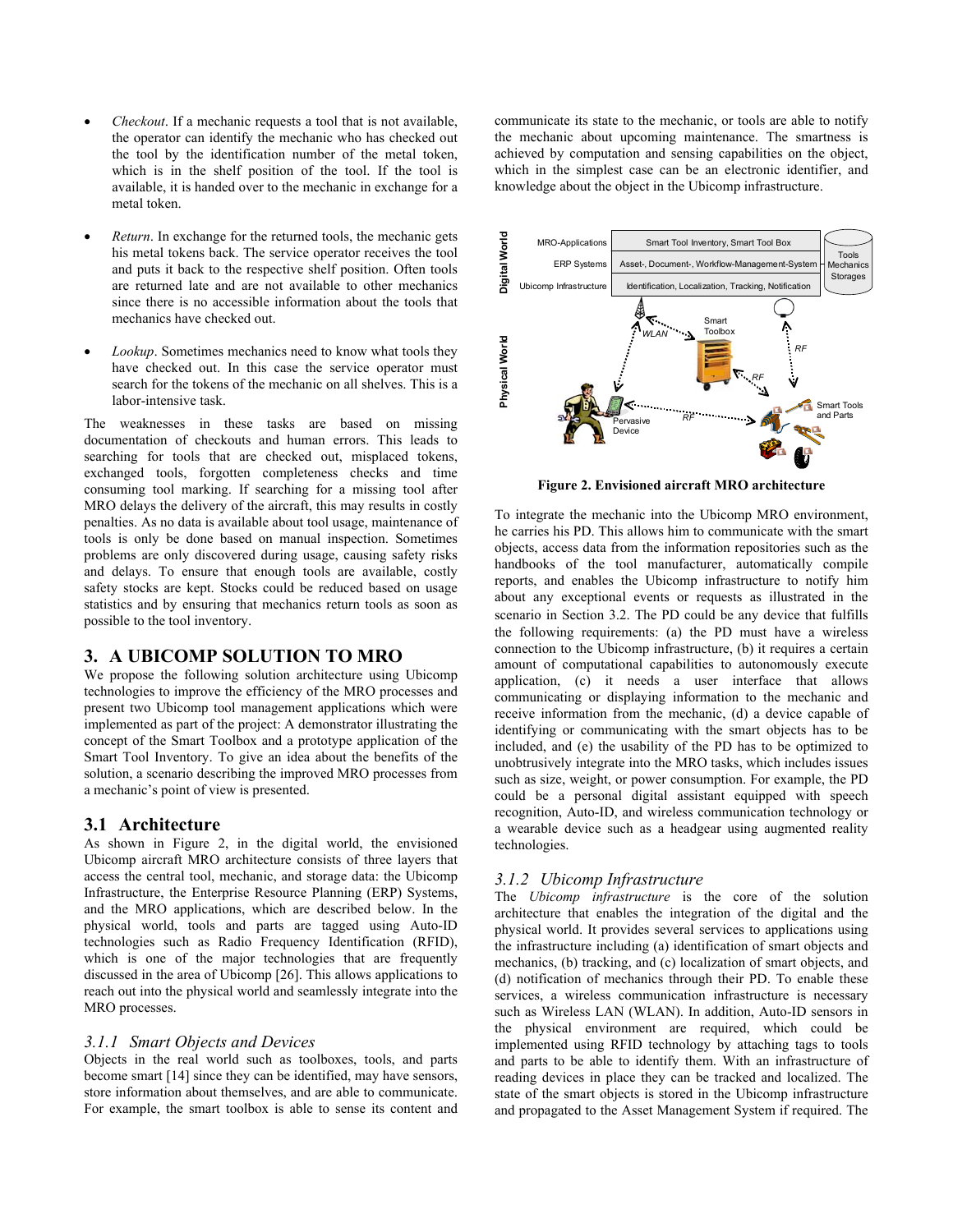communication of smart objects between each other or with the mechanic is performed by the Ubicomp infrastructure triggered by predefined business rules.

There are several Ubicomp and Auto-ID infrastructures in the research community that could be used in this architecture such as Gaia [23], NEXUS [13], Ubicomp Smart Identification Framework [8], Savant [4], Smart Items Infrastructure [18]. We are in the process of implementing the proposed architecture using the Ubicomp Smart Identification Framework since it supports RFID as Auto-ID technology in a straightforward manner and models smart objects in an extensible way.

#### *3.1.3 ERP Systems*

The *Enterprise Resource Planning (ERP) systems* are the next layer that consists of the Asset, Document, and Workflow Management System. The *Asset Management System* provides access to all information related to the physical objects such as toolboxes, tools and parts. The *Document Management System*  stores the electronic versions of the MRPs and any other forms or documents that are needed for the MRO process such as the MPDs and RODs. Digital signatures can be attached to all documents. Finally, the *Workflow Management System* administers the MRO process and controls the sequence of tasks and activities as described in Section 2. It guides the mechanics through their tasks as defined in the MPDs utilizing their PD as a user interface. It also automatically triggers checkout requests for special tools and procurement of parts.

# *3.1.4 MRO Applications*

The tool management is supported by the following two applications that are based on smart objects: The Smart Toolbox and the Smart Tool Inventory, which are built on top of the Ubicomp infrastructure and the ERP Systems.

#### *Smart Toolbox*

The Smart Toolbox is designed to automate the required completeness checks of the tools and notify the mechanic if tools are missing or if wrong tools are located in the toolbox. It mainly operates autonomously, however it communicates with the Ubicomp Infrastructure using WLAN to send reports of checks and tool usages.

The core functionality of the Smart Toolbox is the automatic and unobtrusive content monitoring using Auto-ID technology such as RFID. The Smart Toolbox is able to uniquely identify all tools that are in the toolbox. Based on the core functionality, the Smart Toolbox automatically performs the routine and base completeness check by comparing all identifications of the tools with the identifications of all tools that belong into the box. This also allows identifying tools that were put into the wrong toolbox. Another benefit is the usage history of the tools that is inferred by keeping the times a mechanic takes out a tool and puts it back in. This data is sent to the Ubicomp infrastructure and stored in the Asset Management System to be able to notify the mechanic about the next maintenance or exchange of a tool.

It is important to emphasize that the Smart Toolbox seamlessly integrates into the MRO process and that the way the mechanic is used to handle the tools and the toolbox does not change. The automatic monitoring happens unobtrusively relieving the mechanic of annoying checking procedures and the mechanic is only notified in the case of exceptions such as missing or wrong tools. In addition to a detailed notification, which is sent to his pervasive device, the state of the toolbox is visualized using a traffic-light display that shows whether the toolbox is complete or not.

#### *Smart Tool Inventory*

The Smart Tool Inventory enables mechanics to perform selfcheckout and return of special tools from the tool inventory without any human interaction. Similar to the Smart Toolbox, all tools and mechanics are uniquely identified using Auto-ID technology. To avoid misplaced tools in the tool storage, tools are requested by a mechanic using his pervasive device and the tool inventory automatically delivers the tools to the checkout box after the mechanic is identified. If the checkout of special tools is known already in the planning step, they are requested automatically and scheduled for pickup at the time the MRO tasks is supposed to begin. Tools that are placed in the return box are automatically marked as returned in the system. The lookup process can be performed by a mechanic himself using the tool lookup service of the tool inventory accessible through his PD. The Automatic Tool Inventory uses the Ubicomp infrastructure to perform the identification of tools and mechanics, handle the requests of tools from the PD, and deliver the notification to the mechanic about return or pickup requests.

# **3.2 Scenario**

The following scenario describes a typical MRO process in an aircraft maintenance environment using the proposed ubicomp MRO architecture. Each mechanic has a personal Pervasive Device (PD) that is for him the only visible component of the system architecture. The PD acts as a user interface and contains all the important applications the mechanic needs.

At the beginning of a MRO task, the PD notifies the mechanic about the work order that includes the plane that is subject to MRO and the spare parts and special tools that are needed. After skimming through the notification and possibly making some adjustments, the mechanic obtains the special tools at the smart tool inventory. Since the tool management system already requested the tools for checkout, the mechanic only needs to pick them up after being identified through his PD, without manually requesting the tools. After having checked out the tools, the mechanic picks up the necessary parts at the designated shelves. When taking the parts, his PD verifies that he only takes the right parts. By moving the PD close to a part, it displays the part information and indicates whether the part is on the list of parts that are needed for the MRO task.

After having obtained the necessary parts and tools, the mechanic starts to carry out the MRO task. His PD guides him through the whole process by displaying a list of all activities for the different steps of the task. Since the mechanic is required to read the inspection procedures for the different parts before beginning an action, the PD displays the relevant sections from the handbooks of the part manufactures. To ensure that he reads the sections, he has to confirm this by either pressing a button or using a voice command. For each activity, the mechanic identifies all parts that are subject to inspection, replacement, or repair using his PD. The PD displays a maintenance history and status report of the parts. The mechanic then describes the status of the parts dictating it to his PD. This information is automatically inserted into the ROD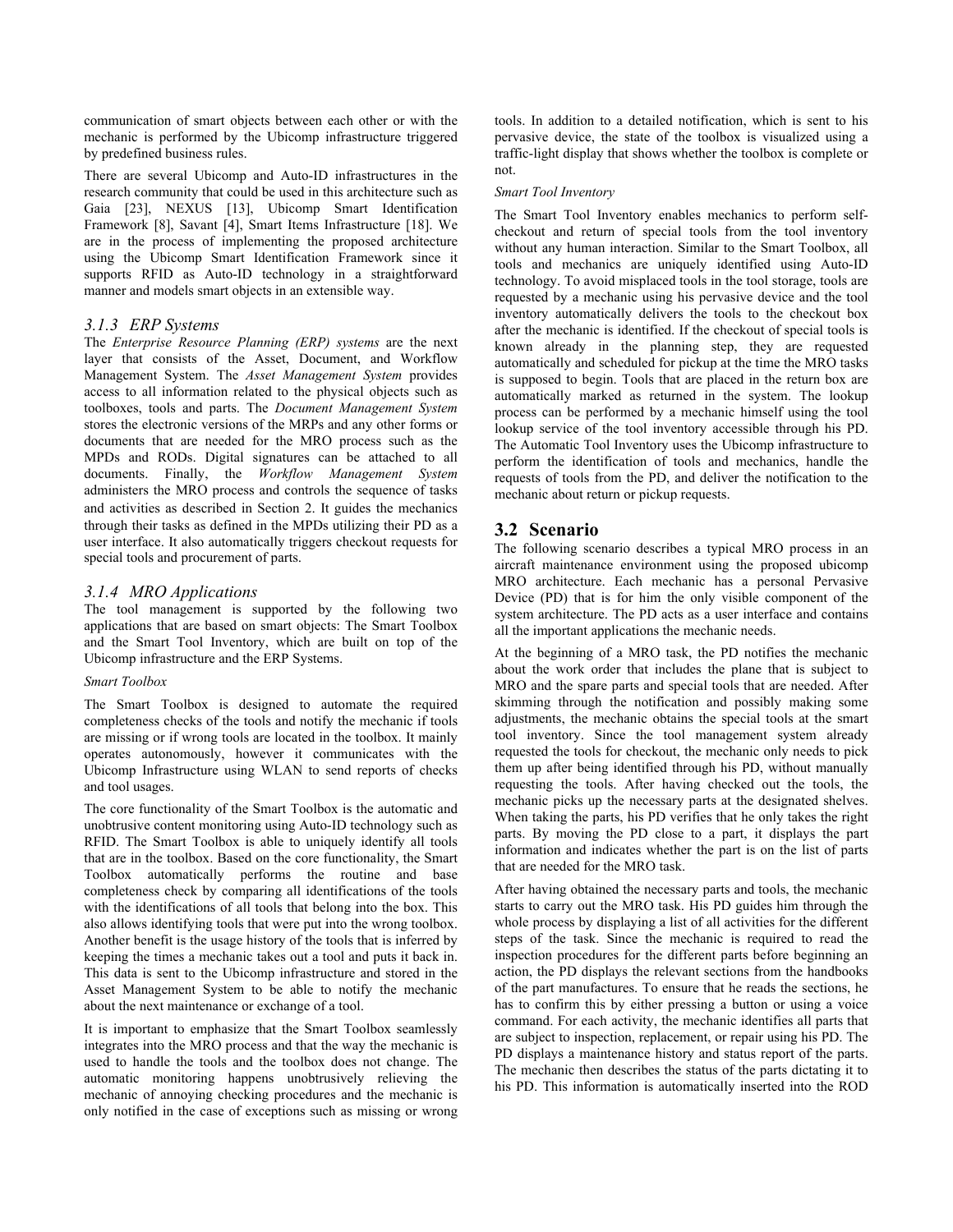that is automatically generated while performing the activities of the task.

At the end of the task, the mechanic confirms its completion using the PD. The ROD is stored in the system and the inspector receives a message that contains the ROD with a request to check the results. After he confirmed the completion of the task, the "Aircraft Certificate of Release to Service and Maintenance Statement" is created electronically holding a digital signature of the inspector. The PD prompts the mechanic to put back all tools he took out of his toolbox. If the mechanic by mistake puts back a tool of a coworker, he immediately gets an alert message displayed on his PD telling him which tool was placed in the wrong toolbox. The PD also asks the mechanic to return all special tools to the tool inventory. This can simply be done by dropping the tools in the return box of the automatic tool inventory.

# **4. PROOF OF CONCEPT**

During the project with Aircraft Corp, we implemented the Smart Toolbox demonstrator and the Smart Tool Inventory prototype to show the feasibility of the proposed ubicomp MRO solution. In detail, the usage of passive RFID and the connection to an infrastructure and existing ERP system were explored.

#### **4.1 Smart Toolbox Demonstrator**

The Smart Toolbox demonstrator [12] uses passive RFID technology, which has the advantage of small and cheap RFID tags and a low read range thereby only detecting tools in the box. RFID tags are attached to all tools and the toolbox is equipped with an RFID antenna and reader. To be able to uniquely identify the tools and perform the completeness checks, the serial number of a tool together with the serial number of its toolbox are written on the RFID tag. The demonstrator visualizes the state of the toolbox (see Figure 3) in two ways corresponding to the two conditions: (a) Missing tools are shown by empty spaces, and (b) tools that belong to a different toolbox are highlighted with a special indicator. A similar form of the user interface could be sent to the PD.



**Figure 3. Setup and screenshot of the Smart Toolbox demonstrator** 

We identified the following challenges for a real world implementation of the Smart Toolbox: (a) Most of the tools are made out of metal requiring specialized RFID hardware (e.g. low frequency, passive RFID systems or ferrite coated tags), (b) the toolbox itself is made out of metal, which can be dealt with by placing RFID antennas in each drawer of the toolbox, and (c) some of the tools have a small size, which makes it difficult to attach RFID tags.

#### **4.2 Smart Tool Inventory Prototype**

The Smart Tool Inventory prototype is the first step towards a self-checkout tool inventory. However, the storage and delivery of tools is still done by a service operator who handles the tool requests. RFID tags are attached to all tools in the tool inventory and a RFID reader and antenna is placed in the checkout counter of the tool inventory (see No. 1 in Figure 4). The RFID hardware allows to uniquely identify tools that are placed on the checkout counter. No explicit user interaction with the system by the service operator is needed, since the tools trigger all processes: If a tool is placed on the counter, its identification is checked in the tool management system. If the tool is currently checked out, a return process is initiated and the identified tools are marked as returned in the tool management system, otherwise a checkout process is initiated where the tools are marked as checked out by the identified mechanic in the tool management system. In addition, a visual feedback about the process is given to the service operator (see No. 2 in Figure 4).



**Figure 4. Smart Tool Inventory setting with RFID reader and antenna (No. 1) and display (No. 2)** 

The implementation consists of three parts, (a) the Auto-ID infrastructure that performs the identification of the tools and mechanics, (b) the client application that receives the identification events and manages the checkout and return process, and (c) the Web application that allows the service operator to access information about the checkout state of tools. The client application is connected via the intranet to the tool management system. In this prototype, the tool management system is implemented on a SAP Web Application Server and the connection is done using the Business Connector interface. The data to and from the client application is sent as XML messages.

#### **4.3 Potential Benefits**

The ubicomp solution to MRO that is described above results in a more efficient and reliable MRO process compared to the traditional process that is described in Section 2. In this scenario delays and human errors are avoided, documentation is automated, resources are used in an efficient manner, and a high level of usability is achieved:

• *Avoidance of delays.* Carefully planning under consideration of the available resources helps to prevent delays during the MRO task. Tools and parts are prepared in advance, which reduces time for procurement. Search actions for parts, tools,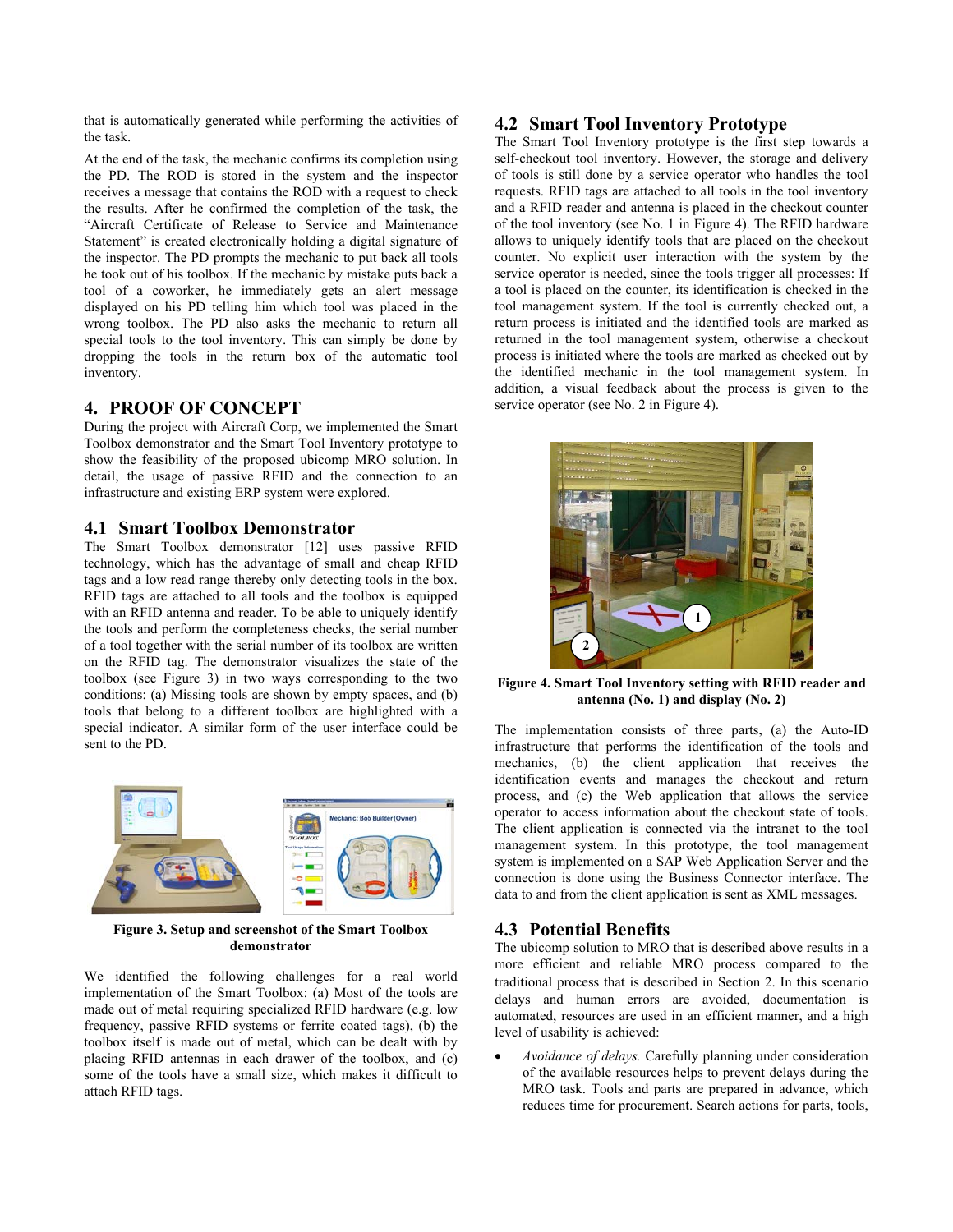or documents are eliminated. Delays because of broken tools are avoided by preventive maintenance of tools. As a result, aircrafts can be delivered earlier while the risk for costly unplanned overtime is minimized.

- *Avoidance of human errors.* Human errors are prevented because the mechanic is guided by his PD that makes sure that the right actions are taken, the right parts and tools are used, and no tools get misplaced and forgotten in the aircraft. This results in higher quality and security.
- *Automation of documentation.* MRO actions, tool usage, and completeness checks are documented automatically. This ensures accuracy and completeness while reducing cumbersome manual tasks caused by paper-based documentation. As a result, legal requirements are enforced and accurate documentation improves planning of the following MRO tasks.
- *Efficient use of resources.* The use of mechanics, parts, and tools is planned and monitored. This helps to minimize unproductive tasks like searching, waiting, and doing paperwork. As tool usage is tracked and tools are returned immediately after usage, the stocks in the tool inventory can be optimized. This helps to cut costs for tools that are used infrequently.
- *Usability.* The technology supports MRO in an unobtrusive way. The mechanic can concentrate on MRO activities while different systems are working together in the background to ease tasks related to documentation, tool management, and part procurement. The PD is an easy to use multifunctional device that the mechanic always carries and that supports him seamlessly with all tasks, for example, MRO guidance, personal identification, and identification of parts and tools.

# **5. CONCLUSION AND OUTLOOK**

The scenario that is presented in this paper shows that Ubicomp technologies bear a high potential to improve aircraft MRO processes. The proposed solution ensures that the regulations regarding quality, safety, and documentation are kept, the process is executed efficiently, resources are used in an efficient way, and unplanned maintenance time is minimized. The technology that is used for the systems architecture acts in the background. Traditional ERP systems are connected with pervasive devices and smart objects using a Ubicomp infrastructure in order to support the MRO process in an unobtrusive way. The PD acts as a one-for-all multifunctional device and functions as a single interface between the mechanic and the system.

We demonstrated the feasibility of the implementation of the architecture with the Smart Toolbox and the Smart Tool Inventory. From our experience, we discovered the following challenges: (a) RFID technology has some drawbacks in metal environments, which can be addressed, however, using specialized low frequency (e.g. 125 kHz) passive RFID systems. However, possible frequency disturbance, which is typical for a noisy (RF) industrial maintenance environment, has to be checked to be able to optimize read results. In addition, RFID and tool engineering know-how is needed concerning the processes of integrating robust RFID tags into tools, which also includes finding appropriate RFID tags for small tools. (b) Ubicomp infrastructures currently do not use any standards for the

integration of Auto-ID technologies or for the modeling of smart objects, which requires additional integration efforts to incorporate such infrastructures into our architecture. c) In this paper we were focusing on the closed environment of Aircraft Corp. The scenario is only technically and economically feasible if all part and tool manufacturers use the same standards for product identification [16], which could be achieved using the ubiquitous Auto-ID infrastructure that is currently developed by the Auto-ID Center at MIT. This concept not only focuses on numbering schema but also on technical aspects and middleware concepts.

Further research needs to be done to generalize the presented architecture to be applicable in different asset management scenarios, which would include the specifications for the base functions and services in an Ubicomp infrastructure that are essential for optimization of asset management.

# **6. REFERENCES**

- [1] G.D. Abowd, E.D Mynatt, T. Rodden: The Human Experience, in IEEE Pervasive Computing, Vol. 1 No. 1, pp. 48-57, January-March 2002.
- [2] Accenture: Seize the day: The Silent Commerce Imperative, 2002, available at www.accenture.com/xdoc/en/ideas/isc/pdf/SeizeTheDay.PD F
- [3] ATA: Air Transport Association iSpec 2200: Maintenance Standards for Aviation Maintenance, available at www.air-transport.org/public/publications/display1.asp?nid= 956.
- [4] Auto-ID Center, The Savant Technical Manual Version 0.1, Massachusetts: Auto-ID Center at Massachusetts Institute of Technology, 2002.
- [5] P. Brown: Companies get creative in their Inventory Management Solution, Aviation Now, 2003, available at http://www.aviationnow.com.
- [6] O. Christ, E. Fleisch, F. Mattern: M-Lab The Mobile and Ubiquitous Computing Lab, Phase II Project Plan, April 2003, available at www.mlab.ch/project/MLabIIProjectPlan\_e.pdf.
- [7] D. Curtis, D. Mizell, P. Gruenbaum, and A. Janin: Several Devils in the Details: Making an AR App Work in the Airplane Factory, 1st International Workshop on Augmented Reality, San Francisco, pp. 47-60, 1998.
- [8] T. Dübendorfer, F. Mattern, K. Römer, T. Schoch: Smart Identification Frameworks for Ubiquitous Computing Applications, in Proceedings of PerCom 2003, March 2003.
- [9] A. Fano, A. Gershman: The Future of Business Services in the Age of Ubiquitous Computing, Communications of the ACM, Vol. 45 No. 12, pp. 83-87, December 2002.
- [10] G.T. Ferguson: Have Your Objects Call My Objects, Harvard Business Review, Vol. 80 No. 6, pp. 138-143, June 2003.
- [11] E. Fleisch: Business Perspectives on Ubiquitous Computing, M-Lab working paper No. 4, University of St. Gallen, 2001.